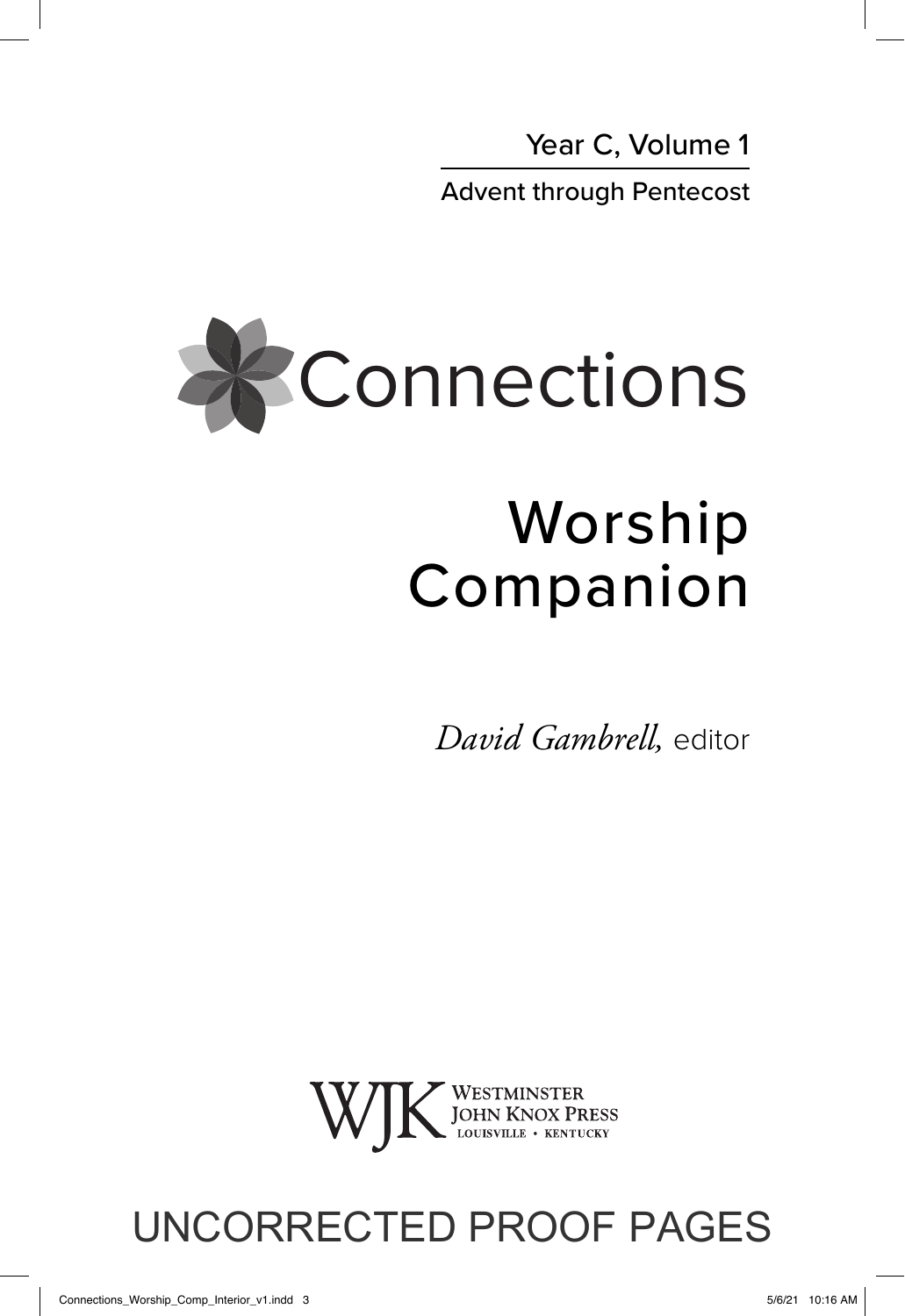# **Contents**

*Introduction*

### **Resources for the Revised Common Lectionary**

### SEASON OF ADVENT

- Making Connections
- Seasonal/Repeating Resources
- First Sunday of Advent
- Second Sunday of Advent
- Third Sunday of Advent
- Fourth Sunday of Advent

### SEASON OF CHRISTMAS

- Making Connections
- Seasonal/Repeating Resources
- Nativity of the Lord I
- Nativity of the Lord II
- Nativity of the Lord III
- First Sunday of Christmas
- Second Sunday of Christmas
- Epiphany of the Lord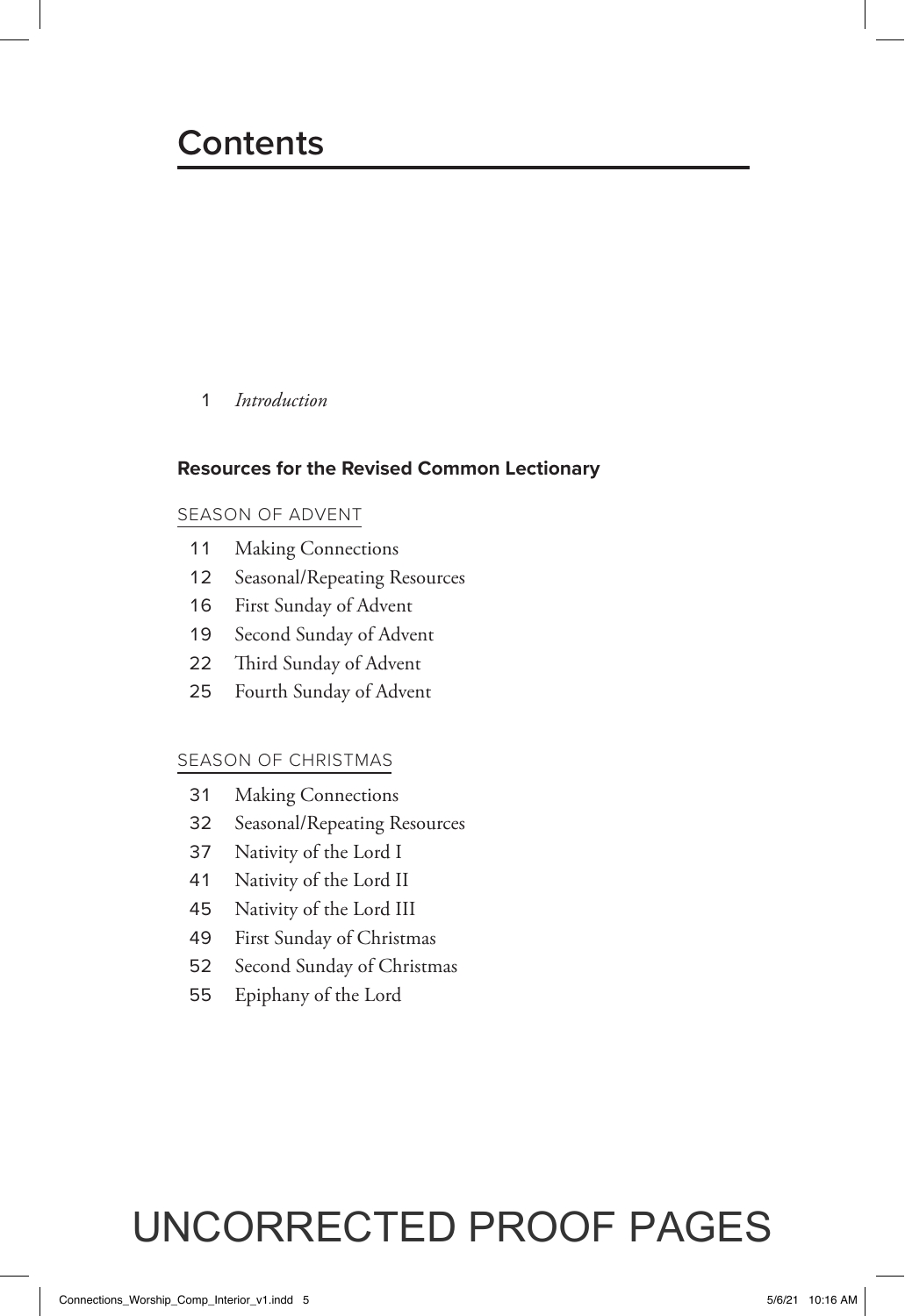### TIME AFTER EPIPHANY

- Making Connections
- Seasonal/Repeating Resources
- Baptism of the Lord
- Second Sunday after Epiphany
- Third Sunday after Epiphany
- Fourth Sunday after Epiphany
- Fifth Sunday after Epiphany
- Sixth Sunday after Epiphany
- Seventh Sunday after Epiphany
- Eighth Sunday after Epiphany
- Ninth Sunday after Epiphany
- Transfiguration of the Lord

### SEASON OF LENT

 Making Connections Seasonal/Repeating Resources Ash Wednesday First Sunday in Lent Second Sunday in Lent Third Sunday in Lent Fourth Sunday in Lent Fifth Sunday in Lent Palm/Passion Sunday The Three Days Maundy Thursday 137 Good Friday 141 Great Vigil of Easter 147

## **vi** Contents **ICORRECTED PROOF PAGES**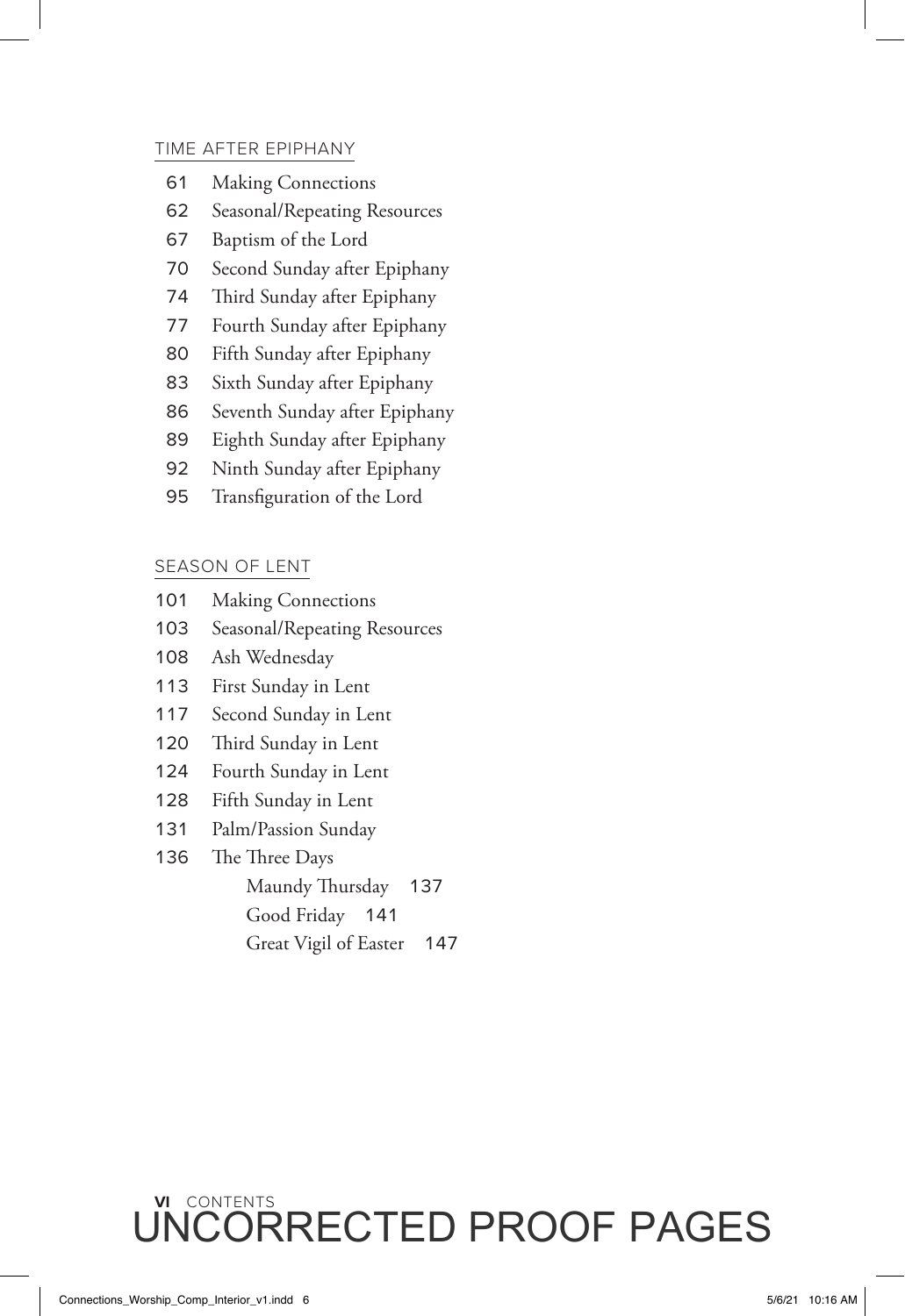### SEASON OF EASTER

- Making Connections
- Seasonal/Repeating Resources
- Resurrection of the Lord
- Resurrection of the Lord: Easter Evening
- Second Sunday of Easter
- Third Sunday of Easter
- Fourth Sunday of Easter
- Fifth Sunday of Easter
- Sixth Sunday of Easter
- Ascension of the Lord
- Seventh Sunday of Easter
- Day of Pentecost

### **Supplements for the Narrative Lectionary**

- Luke 6:1–16 (Year 3, 24)
- Luke 7:18–35 (Year 3, 26)
- Acts 13:1–3; 14:8–18 (Year 1, 42)
- Acts 15:1–18 (Year 3, 43)
- *Scripture Index*
- *Contributors*

# Contents **vii** UNCORRECTED PROOF PAGES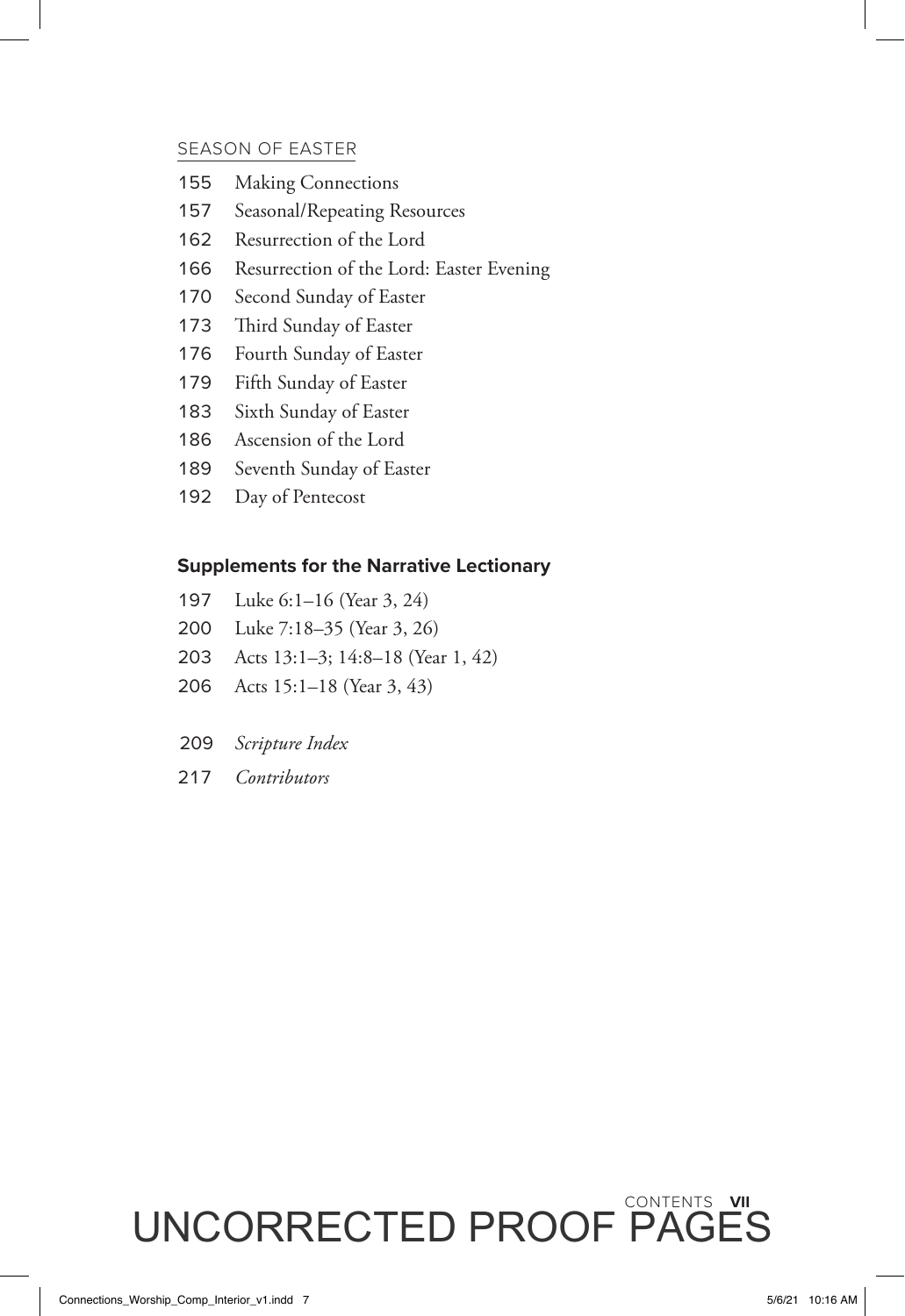# **Introduction**

This is not a book of prayers at least not yet.

These words will not become prayers until the Holy Spirit breathes them, until the body of Christ speaks and hears them, until the people of God live them in acts of service and love.

These words come from different people in different places of ministry pastors and poets, students and scholars, activists and artists, evangelists and educators, bakers and baristas, mission-workers and musicians.

They have different voices, and those voices will resonate with different worshipers in different ways.

It will be up to you, as a planner and leader of worship, to make these words sing:

to pray them among the beloved people of God with honesty, passion, wonder, and grace;

to enact them as the whole body of Christ with heart, mind, soul, and strength;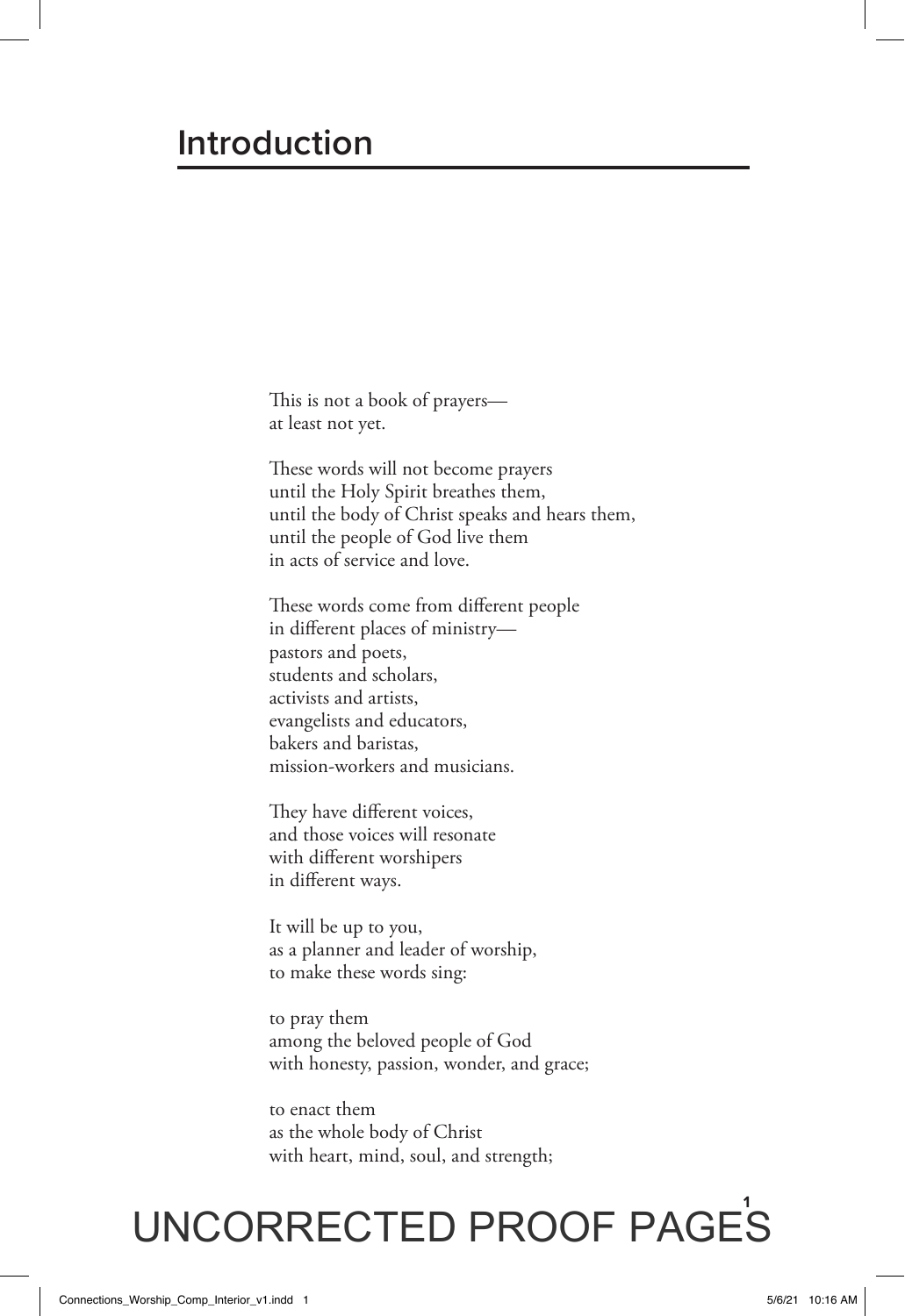to transform them through the gifts of the Spirit, with rhythm, color, texture, and taste.

You are encouraged, then, even challenged, even required to find your own voice, to inhabit these texts, to adapt them as needed, so that these words may become the prayers of your people in your place for the sake of the world, all people, in every place.

Only then will these words become prayers.

Only then will they rise like incense before God, joining the intercession of our great high priest, Christ Jesus, who still teaches us to pray.

David Gambrell

### **How to Use This Book**

Three kinds of materials are provided in this volume. First, at the beginning of each major section is a short essay titled "Making Connections." These brief passages of commentary have several purposes:

- they introduce the primary theological themes of a given time in the Christian year;
- they highlight a particular biblical text, drawn from the lectionary, that may be used as a kind of lens for magnifying and examining the themes of the season;
- they point to distinctive features of the lectionary cycle included in this volume; and

# **2** Introduction **ICORRECTED PROOF PAGES**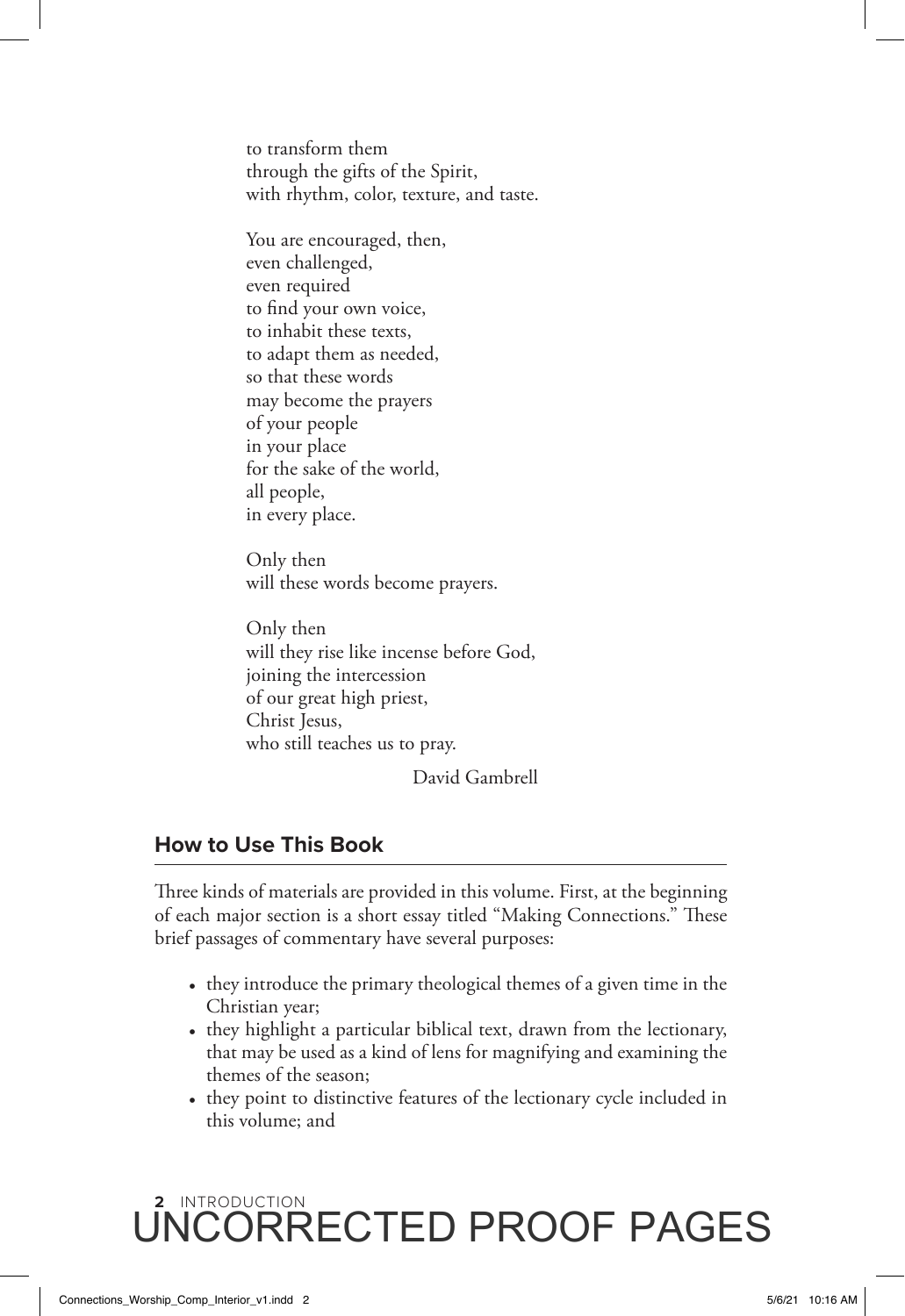• they offer practical and pastoral guidance for leaders as they seek to prepare faithful, thoughtful, creative, and engaging worship for the people of God.

These essays can be used in discussion with worship committees, planning teams, or church staff groups to promote biblical study, inspire theological reflection, and inform liturgical action.

Second, each section includes a collection of seasonal/repeating resources. These are liturgical texts intended for use during a certain span of time in the Christian year, whether occasionally or for several weeks in a row. Specifically, these resources include the following acts of worship:

Confession and Pardon Prayer for Illumination Thanksgiving for Baptism Great Thanksgiving Prayer after Communion Prayer of Thanksgiving (for the dedication of the offering when the Eucharist is not celebrated) Blessing

These texts are somewhat broader and more general in their theological content and liturgical language, and they are designed for multiple uses within a liturgical season or period of ordinary time. They promote diachronic (meaning "through time") connections from one Sunday to the next, deriving their benefit from regular engagement with the church's tradition as people return to worship from week to week. They emphasize central convictions of Christian faith and life and support the kind of faith formation that takes place through sustained, long-term participation in worship. These texts are especially connected with the celebration of the sacraments.

Third, there is a set of resources for each Sunday or festival in the Christian year. Specifically, these resources include the following elements of the service:

Opening Sentences (or Call to Worship) Prayer of the Day (or Gathering Prayer) Invitation to Discipleship Prayers of Intercession Invitation to Offering Invitation to the Table Charge

These texts are somewhat narrower and more specific in their theological content and liturgical language, and they are designed for use on a given Sunday

## Introduction **3** UNCORRECTED PROOF PAGES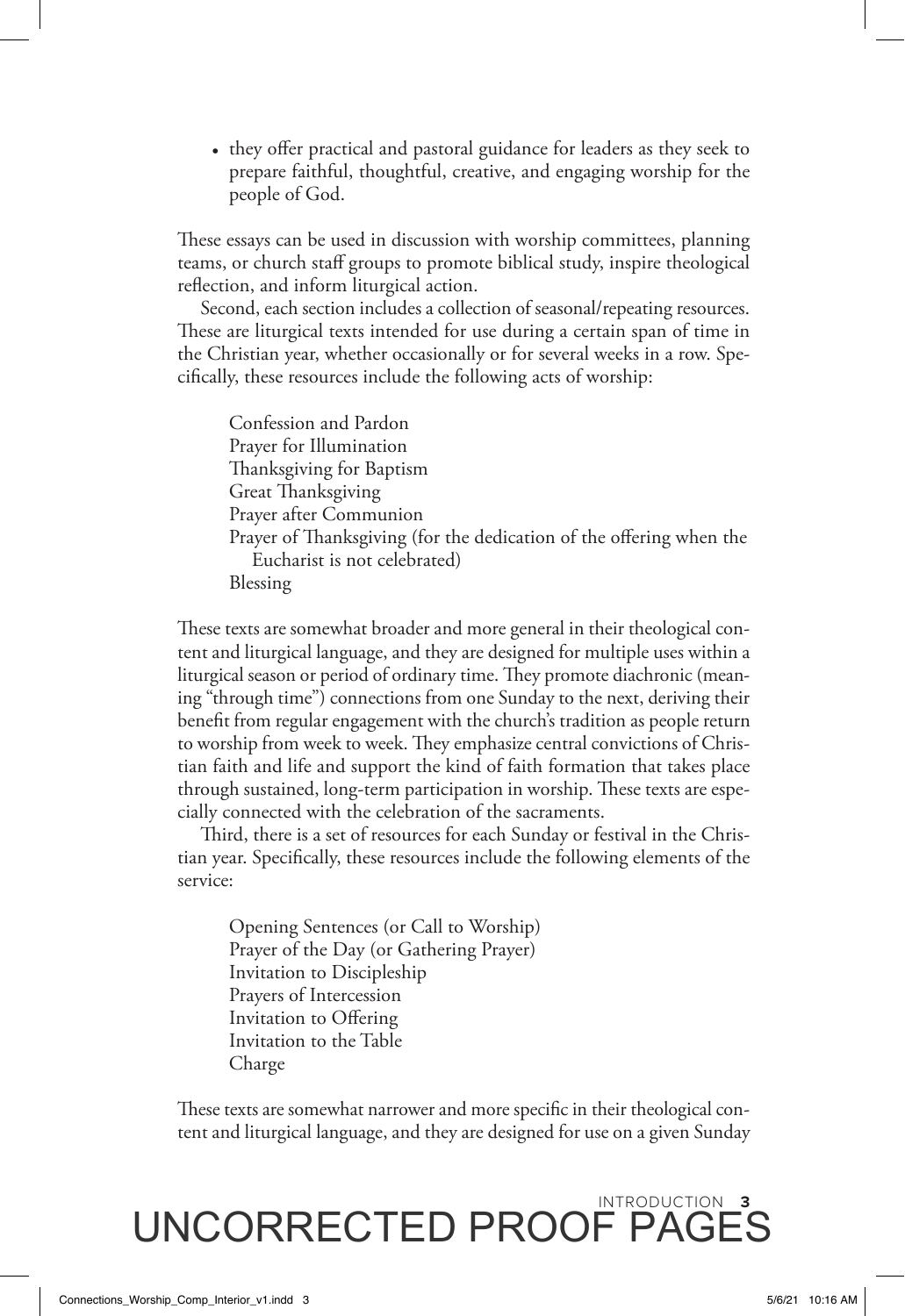or festival in the Christian year. They promote synchronic (meaning "same time") connections between the liturgy and the lectionary, deriving their benefit from flashes of insight that collect around a common word, image, or phrase from the biblical texts for the day. They emphasize particular practices of Christian faith and life and support the kind of faith formation that takes place in more concentrated, short-term experiences of worship. These texts are especially connected with the proclamation of the word.

By combining the **seasonal/repeating resources (in bold type)** with the *Sunday/festival elements (in italics)*, as well as other elements not provided in this resource (in regular type), as indicated below, worship planners will be able to assemble complete orders of worship for the Lord's Day:

### **GATHERING**

*Opening Sentences* Hymn, Psalm, or Spiritual Song *Prayer of the Day* **Confession and Pardon** 

### **WORD**

**Prayer for Illumination** Scripture Sermon Hymn, Psalm, or Spiritual Song Affirmation of Faith *Invitation to Discipleship*  **Thanksgiving for Baptism** *Prayers of Intercession*

### **EUCHARIST [IF THE EUCHARIST IS OMITTED]**

*Invitation to Offering Invitation to Offering* Offering Offering

**Great Thanksgiving Prayer of Thanksgiving**

#### **SENDING**

**Blessing** and *Charge*

*Invitation to the Table*

**Prayer after Communion**

Communion

## **4** Introduction UNCORRECTED PROOF PAGES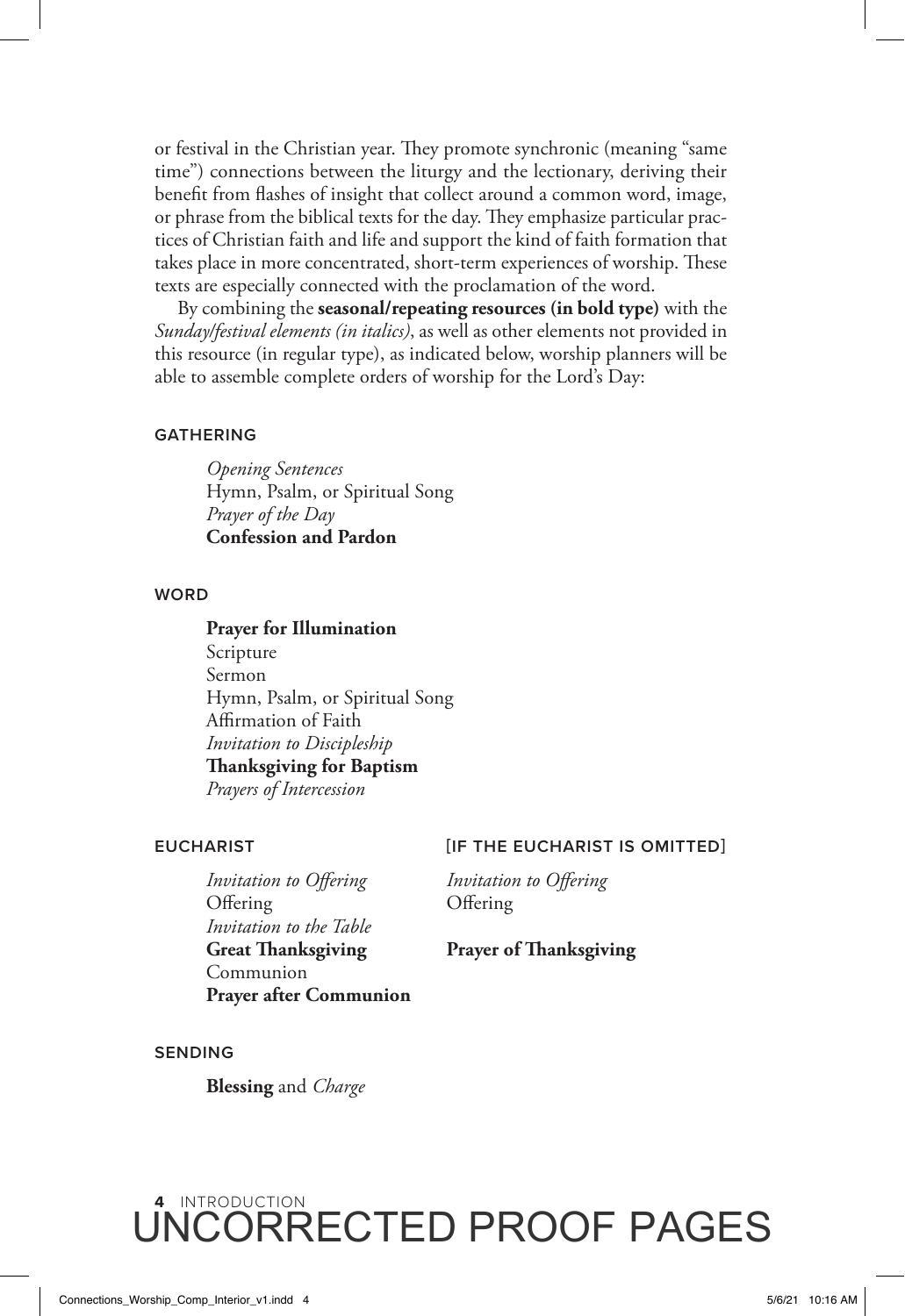This order of worship is offered as one example. The actions and elements of worship may of course be arranged in a variety of other ways according to denominational patterns and congregational practices.

### **Lectionary Readings**

This resource is designed to support and equip users of the three-year Revised Common Lectionary (1992), developed by the ecumenical Consultation on Common Texts as an adaptation and expansion of the Common Lectionary (1983). The contents and composition of this volume reflect that emphasis, consistent with the Connections commentary series.

However, this resource also includes supplemental liturgical materials for the four-year Narrative Lectionary (2010), designed by faculty at Luther Seminary in St. Paul, Minnesota. Taking advantage of overlap between the two systems, with these supplemental materials, this resource will address (at least obliquely) all of the primary texts of the Narrative Lectionary over the course of its six volumes.

See the scripture index for the list of the lectionary readings supported in this volume (in canonical order). A comprehensive biblical index for both lectionaries will be published when all six volumes of the *Connections Worship Companion* have been completed.

### **Acknowledgments**

Contributors to this volume include Claudia Aguilar Rubalcava, Mamie Broadhurst, Marci Auld Glass, Marcus A. Hong, Emily McGinley, Samuel Son, Slats Toole, and Byron A. Wade. Their deep faith, pastoral wisdom, creative gifts, and fervent prayers are the lifeblood of this work. The editor also expresses deep gratitude to David Maxwell, vice president for curriculum and church resources at Westminster John Knox Press, for his guidance in the development of this project, and to Jessica Miller Kelley, senior acquisitions editor at Westminster John Knox Press, for shepherding it to completion.

| Regular     | Leader                                                     |
|-------------|------------------------------------------------------------|
| <b>Bold</b> | People                                                     |
| Italics     | Rubric describing liturgical action or identifying options |
|             | Time for individual prayers, spoken or silent              |
| or          | Alternate readings or responses                            |

### **Key to Symbols and Abbreviations**

## Introduction **5** UNCORRECTED PROOF PAGES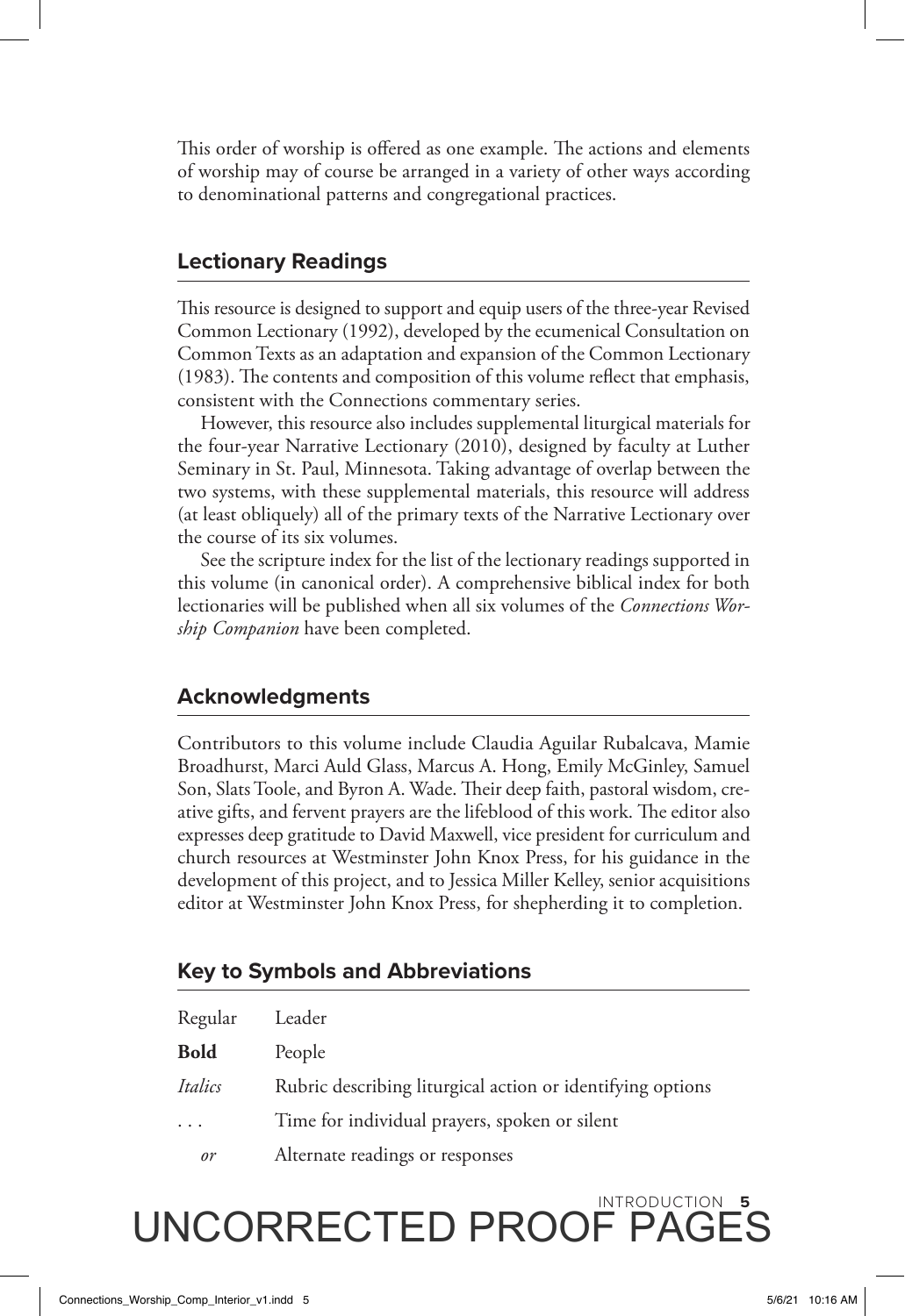# **Resources for the Revised Common Lectionary**

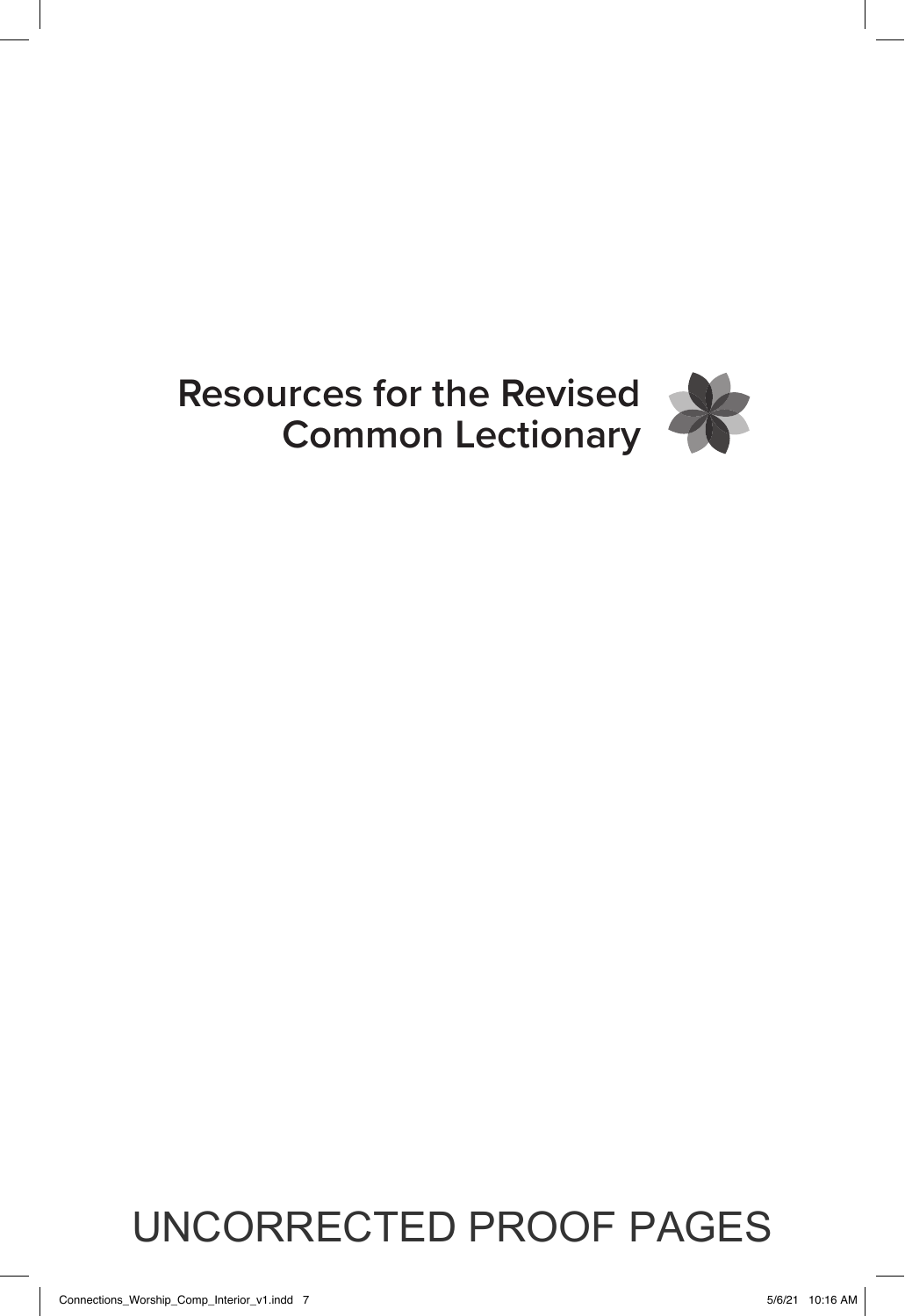# SEASON OF ADVENT

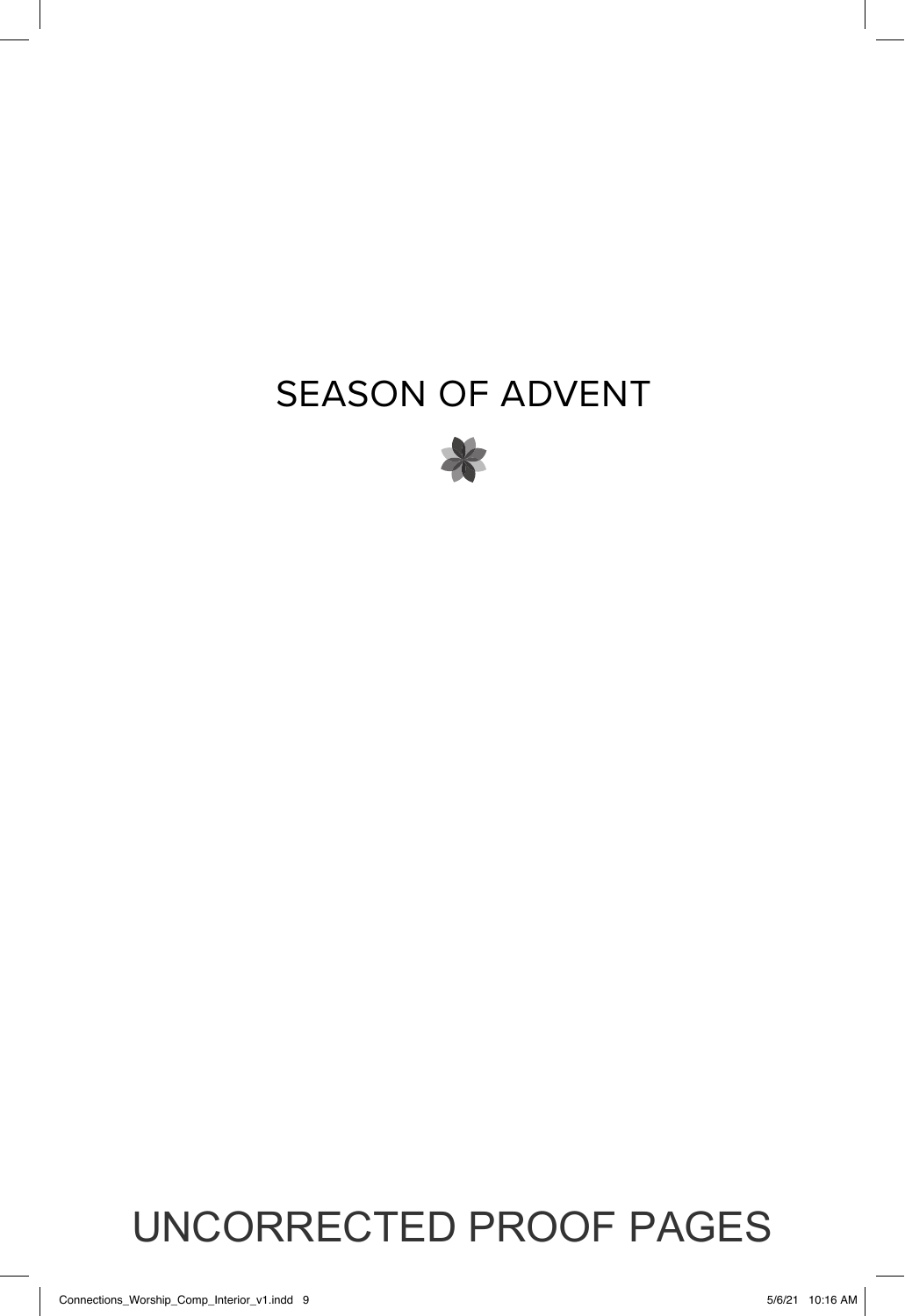Advent is a season of surprising paradox and reversal. As the calendar year draws to a close, the church's year is just beginning. As the days grow darker (at least in the northern hemisphere), we watch and wait for the light that is coming into the world. As we look back across the centuries to celebrate the mystery of God's incarnation in Jesus of Nazareth, we look forward to the consummation of history and Christ's coming again in glory to reign.

Mary's song, the Magnificat (Luke 1:46–55), epitomizes the upside-down nature of Advent. Mary sings about the downfall of the proud and the exaltation of the lowly, the desolation of the rich and the satisfaction of the poor. She sings about the hopes of ancestors and the memories of generations to come. She sings about a mighty God who is known to us in acts of tender mercy.

Year C in the Revised Common Lectionary, with its focus on the Gospel of Luke, presents an opportunity to rediscover the good news through Mary's eyes. Indeed, Mary's song is a fitting introduction to Luke's Gospel, with its focus on salvation history, concern for the oppressed and outsiders, emphasis on the transforming work of the Spirit, prominent portrayal of women, attention to the power of prayer, distinctive treatment of meals, and depiction of Jesus as the fulfillment of God's promise to Israel.

As you prepare for this season of Advent and the beginning of Revised Common Lectionary Year C, consider ways to heighten the paradoxes and highlight the reversals that herald God's realm of righteousness, justice, and peace. Make use of the evocative symbols of light and darkness, but take care that they do not reinforce racial stereotypes. Look back with gratitude for the gift of the Messiah, but don't neglect to look forward with hope for Christ's glorious return. Work, watch, and pray for signs of God's liberating love, lifting up the oppressed, welcoming outsiders, and humbling the powerful and proud. Devote yourself to the service of people who are hungry and poor, even as you attend to the rich banquet of worship.

Keep singing with Mary—and in all that you do, let your own humble, holy, human voice magnify the glory of God.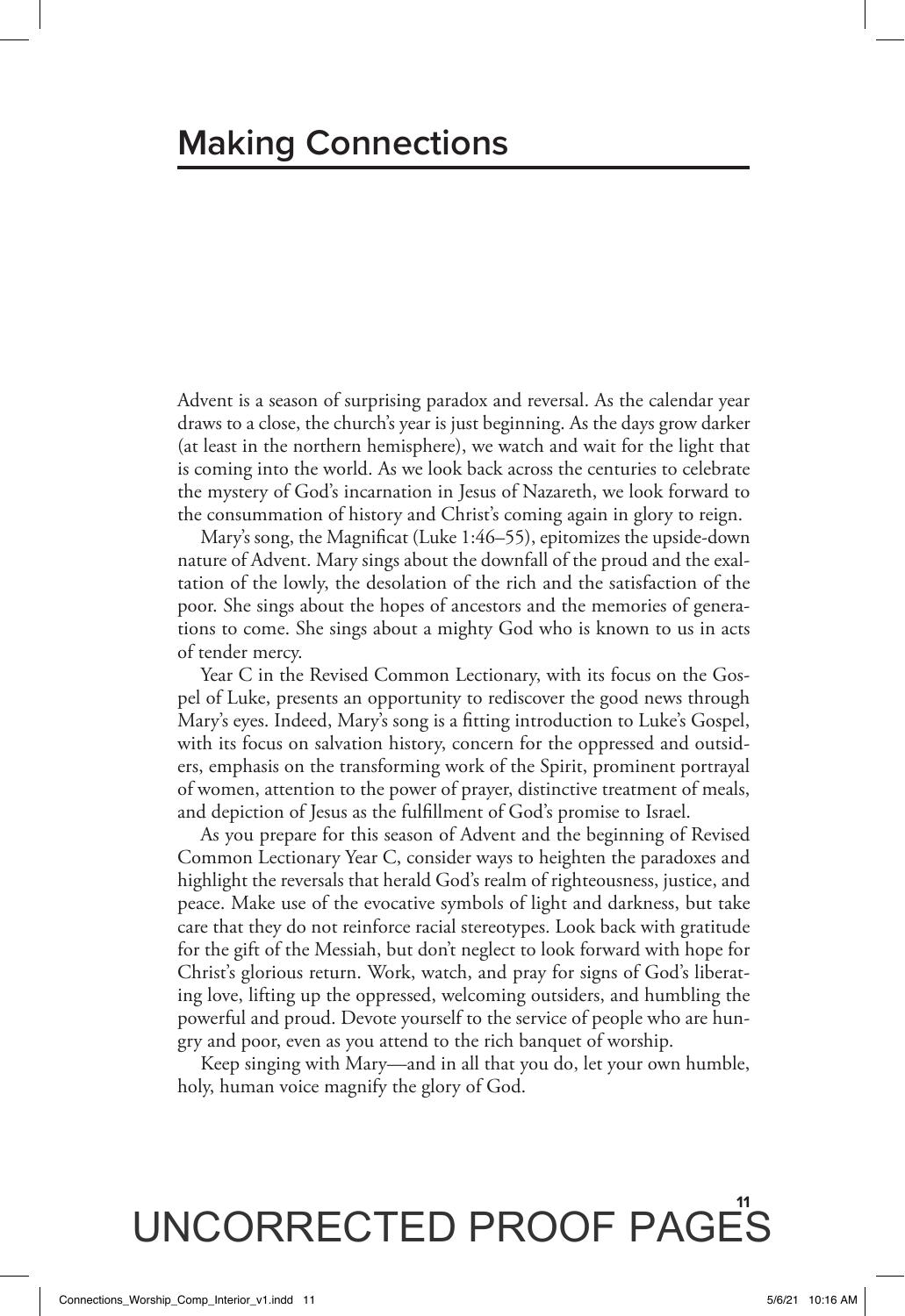# **Seasonal/Repeating Resources**

These resources are intended for regular use throughout the season of Advent.

### **CONFESSION AND PARDON**

*The confession and pardon may be led from the baptismal font.* 

There is a voice crying out in the wilderness of sin. God is calling to us with love.

Let us confess our sin, trusting in God's saving grace.

*The confession may begin with a time of silence for personal prayer.* 

**We confess to you, O God, that we are not prepared to welcome your way of righteousness, justice, and peace. You call us to repentance, but we refuse to change our ways. You call us to resist oppression, but we resign ourselves to evil. You call us to be reconciled, but we remain divided and afraid.** 

**Forgive us, God of grace. Pour out your Spirit in our lives so that we may be forgiven, set free, and made ready to meet you at the coming of your holy realm; through Jesus Christ our Lord.**

*Water may be poured or lifted from the baptismal font.*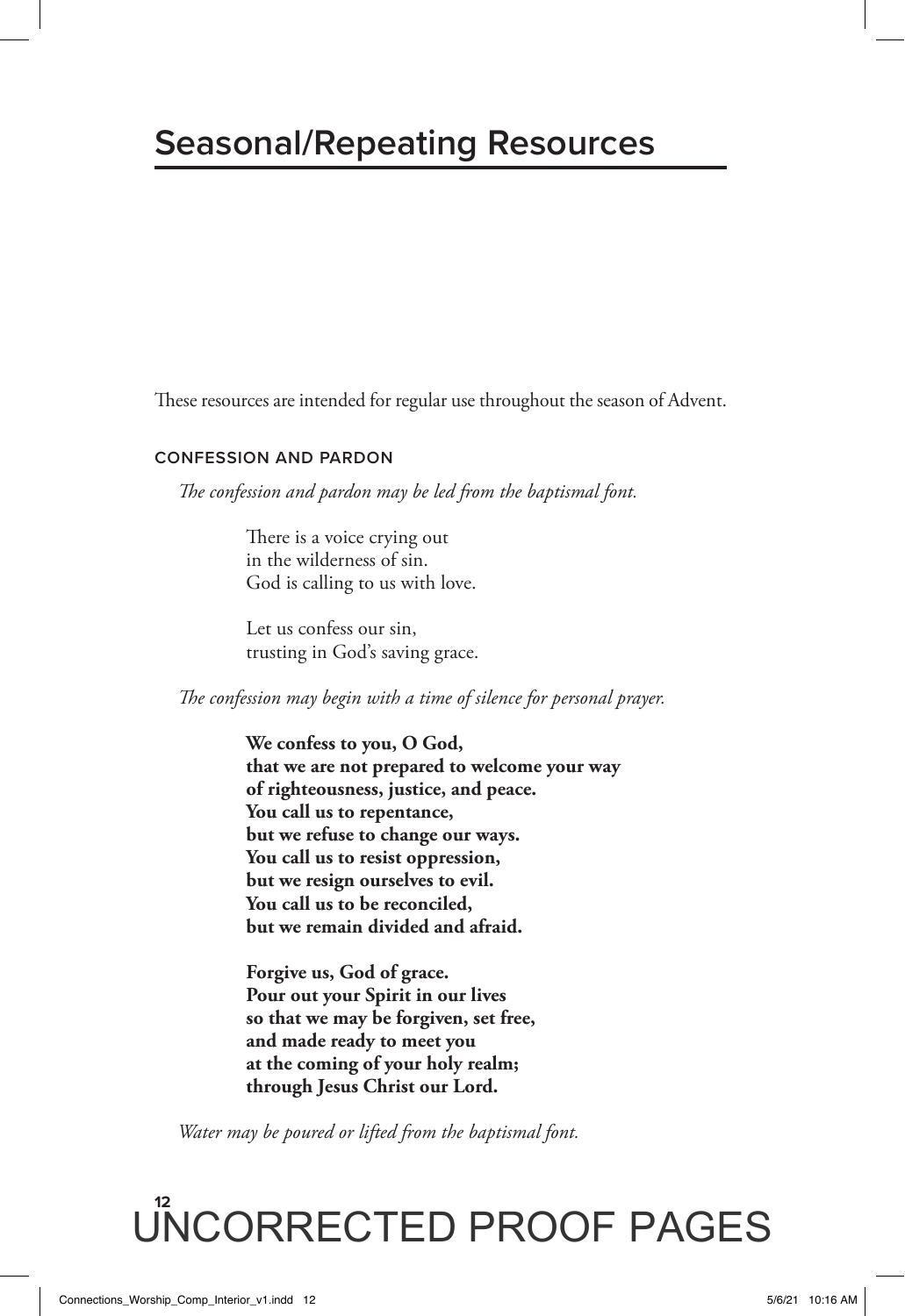Every valley shall be filled and every mountain made low and the crooked made straight and the rough made smooth, and all flesh shall see the salvation of God.

This is the good news we are waiting for: In the name of Jesus Christ, we are forgiven. **Thanks be to God.** 

### **PRAYER FOR ILLUMINATION**

*The prayer for illumination is led from the lectern or pulpit.* 

Speak to us this day, O Lord. Visit us with your wisdom, overshadow us with your Spirit, and let it be with us according to your Word: Jesus Christ our Savior. **Amen.** 

### **THANKSGIVING FOR BAPTISM**

*The thanksgiving for baptism is led from the baptismal font.*

*The introductory dialogue ("The Lord be with you . . .") may be sung or spoken.* 

> Holy One, our strength and might, with joy we come to draw water from the well of salvation where sin is washed away and death is drowned in love; where grace is overflowing and a new creation is born. In times of trouble or grief help us to remember our baptism, that we may trust and not be afraid. Teach us to call upon your name and bear witness to your work. And let our lives be hymns of praise; through Jesus Christ our Lord. **Amen.**

## Seasonal/Repeating Resources **13** UNCORRECTED PROOF PAGES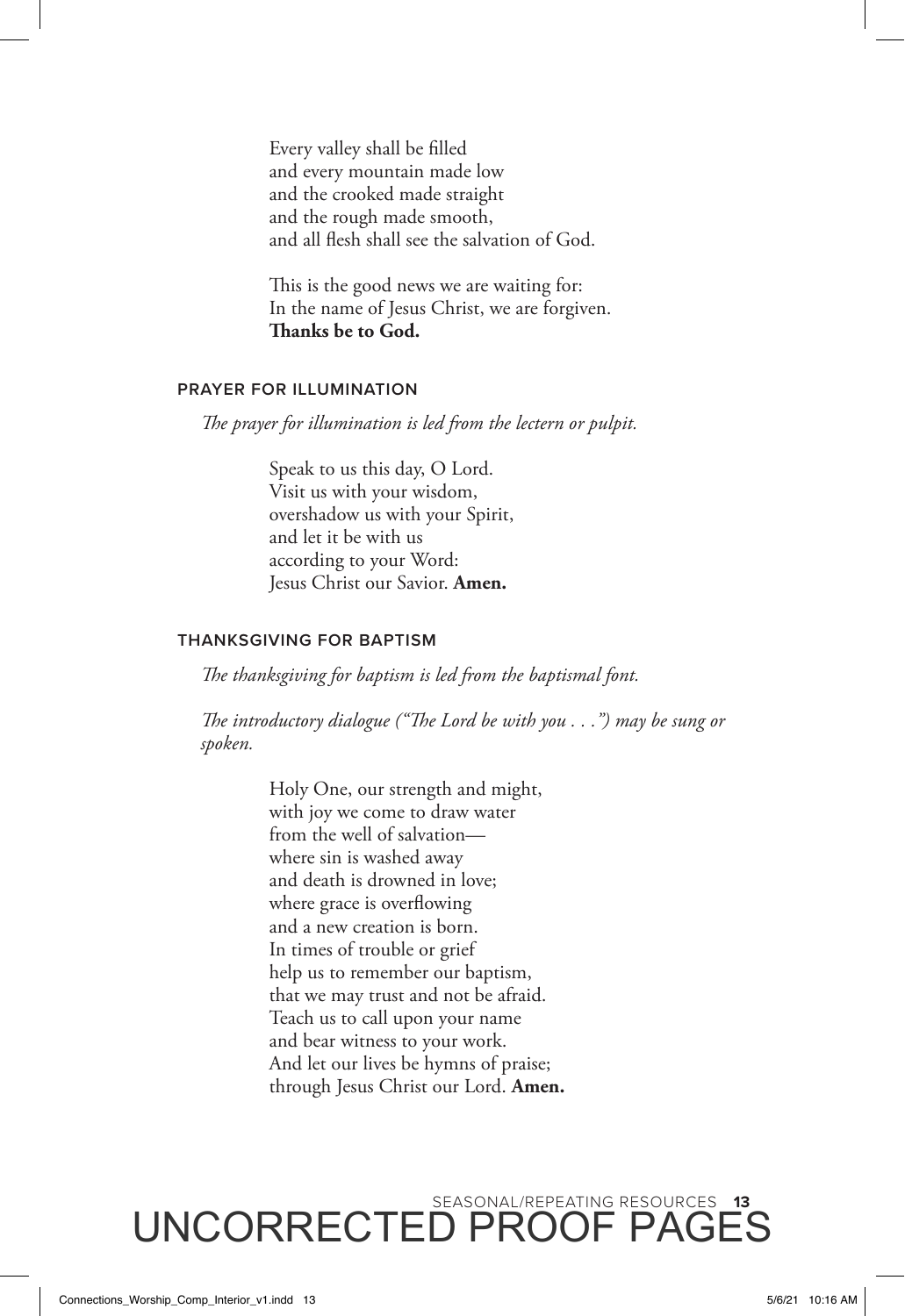### **GREAT THANKSGIVING**

*The Great Thanksgiving is led from the Communion table.* 

*The introductory dialogue ("The Lord be with you . . .") may be sung or spoken.* 

> Lord God, our Savior, our souls magnify your glory and our spirits rejoice in your presence. From generation to generation you have done great things for your people, showing the strength of your hand and sharing the mercy of your heart. Holy is your name!

*The Sanctus ("Holy, holy, holy . . .") may be sung or spoken.* 

We give you thanks for Jesus, who gave up a heavenly throne to scatter the powers of sin and death, lifting the lowly from the dust and filling the hungry with good things.

*The words of institution are included here, if not elsewhere, while the bread and cup are lifted (but not broken/poured).* 

> This humble, holy meal that we share in Jesus' name is our offering of thanks and praise.

*A memorial acclamation ("Christ has died . . .") may be sung or spoken.* 

Pour out your Holy Spirit to strengthen us with the bread of life and fill us with the cup of blessing. Send us forth to help and serve as members of Christ's body. Prepare us for the great day to come when we join our ancestors and descendants to magnify your name forever.

*A Trinitarian doxology and Great Amen may be sung or spoken.* 

## **14** Seasonal/Repeating Resources CORRECTED PROOF PAGES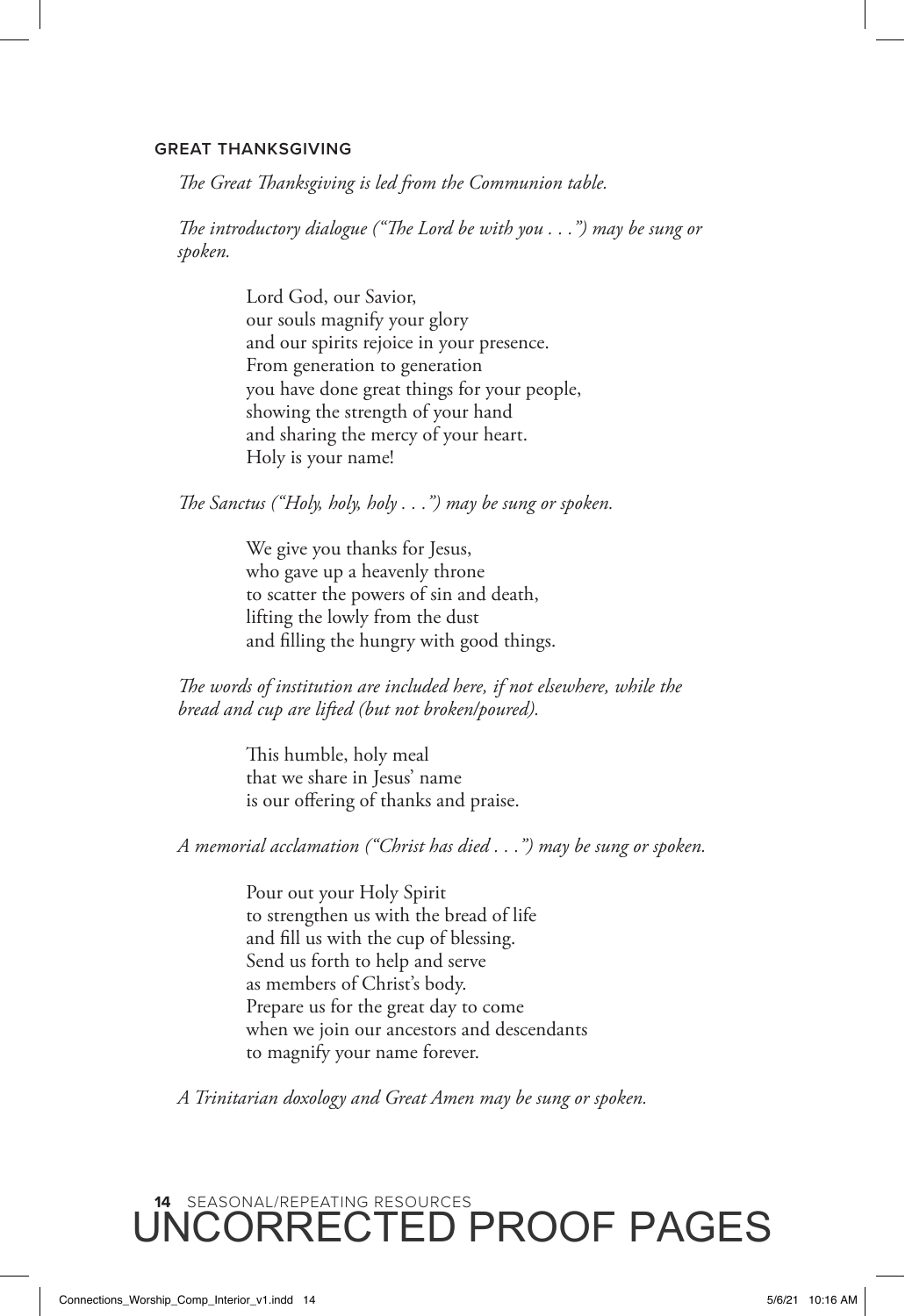### **PRAYER AFTER COMMUNION**

*The prayer after Communion is led from the Communion table.* 

Blessed are you, O Lord our God, for you have smiled upon us with favor and fed us with your tender mercy. Send us forth to share your light with those who live in the shadow of death, and guide our feet in the way of peace; through Jesus Christ our Savior. **Amen.** 

### **PRAYER OF THANKSGIVING**

*The prayer of thanksgiving may be led from the Communion table.*

We give you thanks, O God, every time we remember your generosity and grace. Teach us to share your gifts with others so that we may be an answer to their prayers and live as faithful witnesses to the gospel of Jesus Christ our Lord. **Amen.** 

### **BLESSING**

*The blessing and charge may be led from the doors of the church.*

The blessing of the Holy Trinity faithful God, overshadowing Spirit, and long-awaited Savior be with you all. **Alleluia!**

Seasonal/Repeating Resources **15** UNCORRECTED PROOF PAGES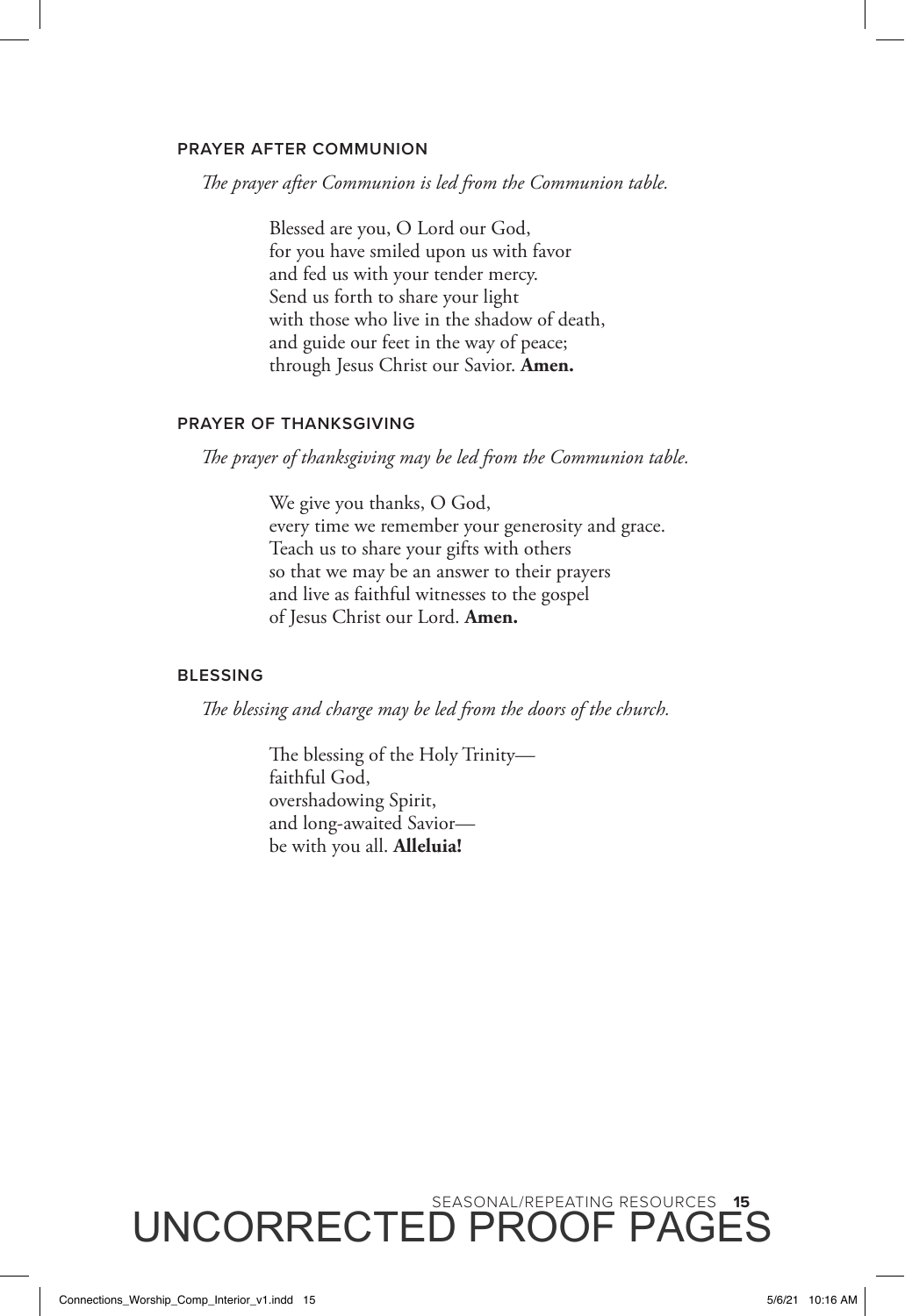Psalm 25:1–10 Luke 21:25–36

Jeremiah 33:14–16 1 Thessalonians 3:9–13

### **OPENING SENTENCES**

God of our salvation, for you we wait. **Night and day we pray for your return.** 

Come and fulfill your promise to us. **Come and deliver your people!** 

### **PRAYER OF THE DAY**

God of all generations, though signs and seasons change, your promise is faithful and your word will never pass away. Give us courage and strength as we watch and wait for Jesus Christ, our redeemer, who is coming in glory to reign. **Amen.**

### **INVITATION TO DISCIPLESHIP**

*The invitation to discipleship may be led from the baptismal font.*

The psalmist sings: Make me to know your ways, O Lord; teach me your paths. All the paths of the Lord are steadfast love and faithfulness.

As this season of Advent begins, we invite you to join us on the path of discipleship, seeking the way of the Lord.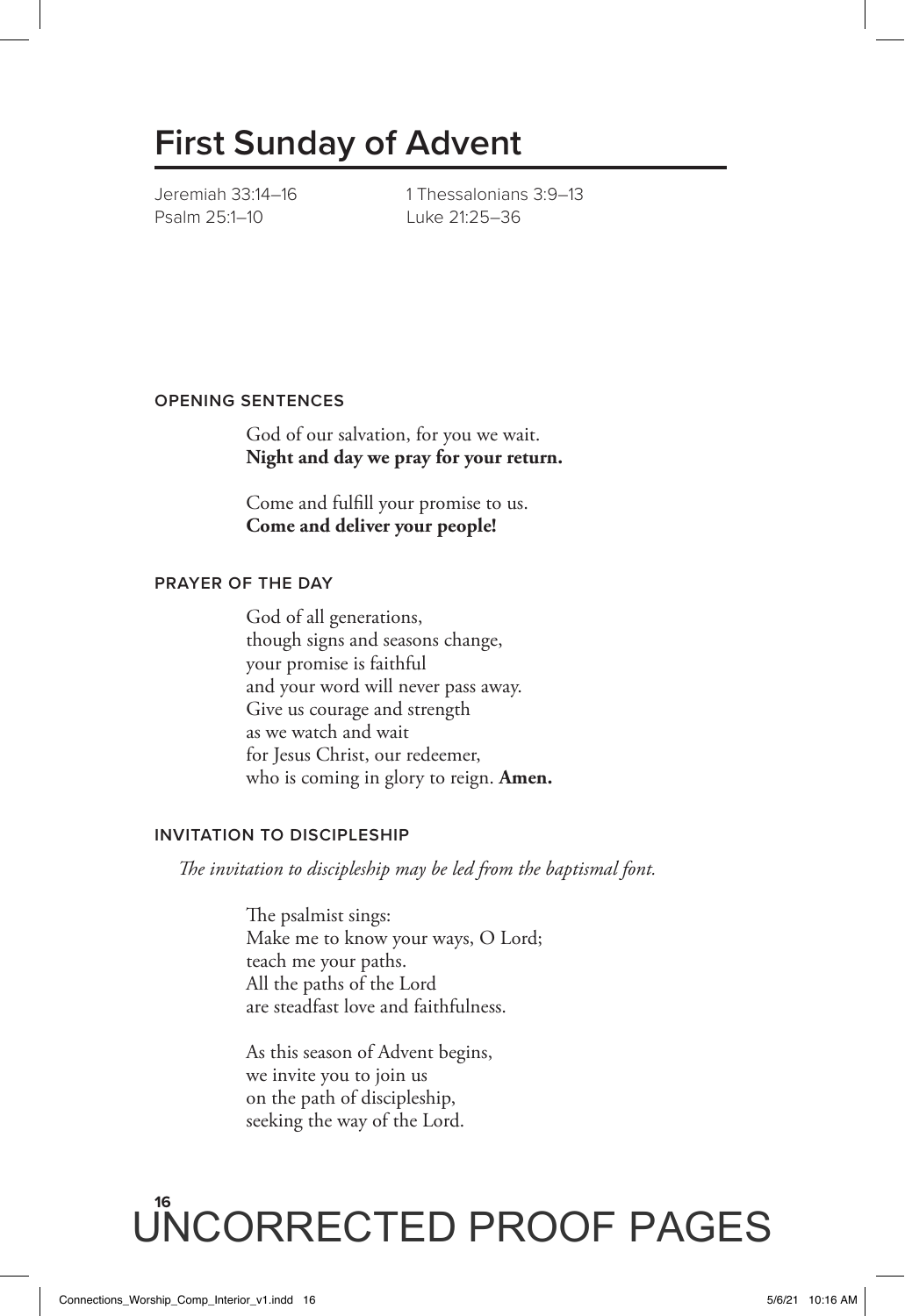#### **PRAYERS OF INTERCESSION**

*The prayers of intercession may be led from the midst of the congregation.*

To you, O Lord, we lift up our prayers, trusting that you will deliver us from evil and lead us in your way of truth and life.

Your creation is groaning for redemption . . . Put an end to our destructive ways, and restore the glory of your good creation.

Your saints are crying out for justice . . . Establish righteousness and justice in the land so there will be peace and plenty for all.

Your church is waiting for renewal . . . Let us be a sign of your saving power and a source of your abundant grace.

Your people are longing for healing . . . Give peace to those who are suffering and comfort to those who mourn.

For you, O Lord, we wait. Surely you are coming soon. Come to us with healing. Come to us with renewal. Come to us with justice. Come to us with redemption. Come, Lord Jesus! **Amen.** 

### **INVITATION TO OFFERING**

*The invitation to offering may be led from the Communion table.* 

Our lives are a gift from God, who causes us to grow in faith and abound in love for one another.

Let us offer our lives in love to the Lord.

UNCORRECTED PROOF PAGES

First Sunday of Advent **17**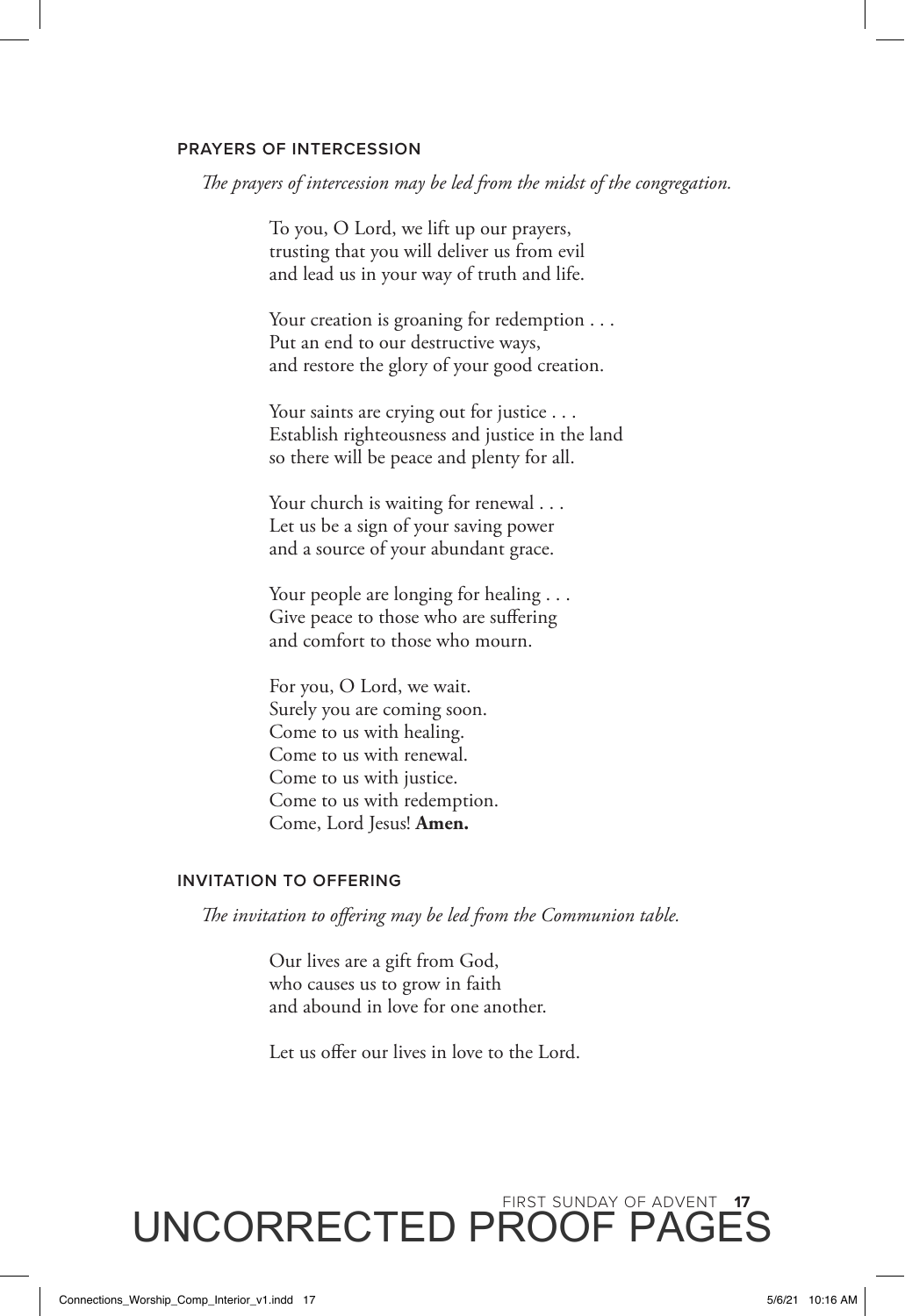### **INVITATION TO THE TABLE**

*The invitation to the table is led from the Communion table.*

How can we thank God enough for all the gifts we have received? This is our table of thanksgiving. This meal is our offering of gratitude for the grace of Jesus Christ. This is the feast of redemption where we see Christ face to face.

Come and share this holy meal.

### **CHARGE**

*The blessing and charge may be led from the doors of the church.*

Be alert. Be faithful. The day of the Lord is coming. The realm of God is near. **Amen.** *or* **Thanks be to God.**

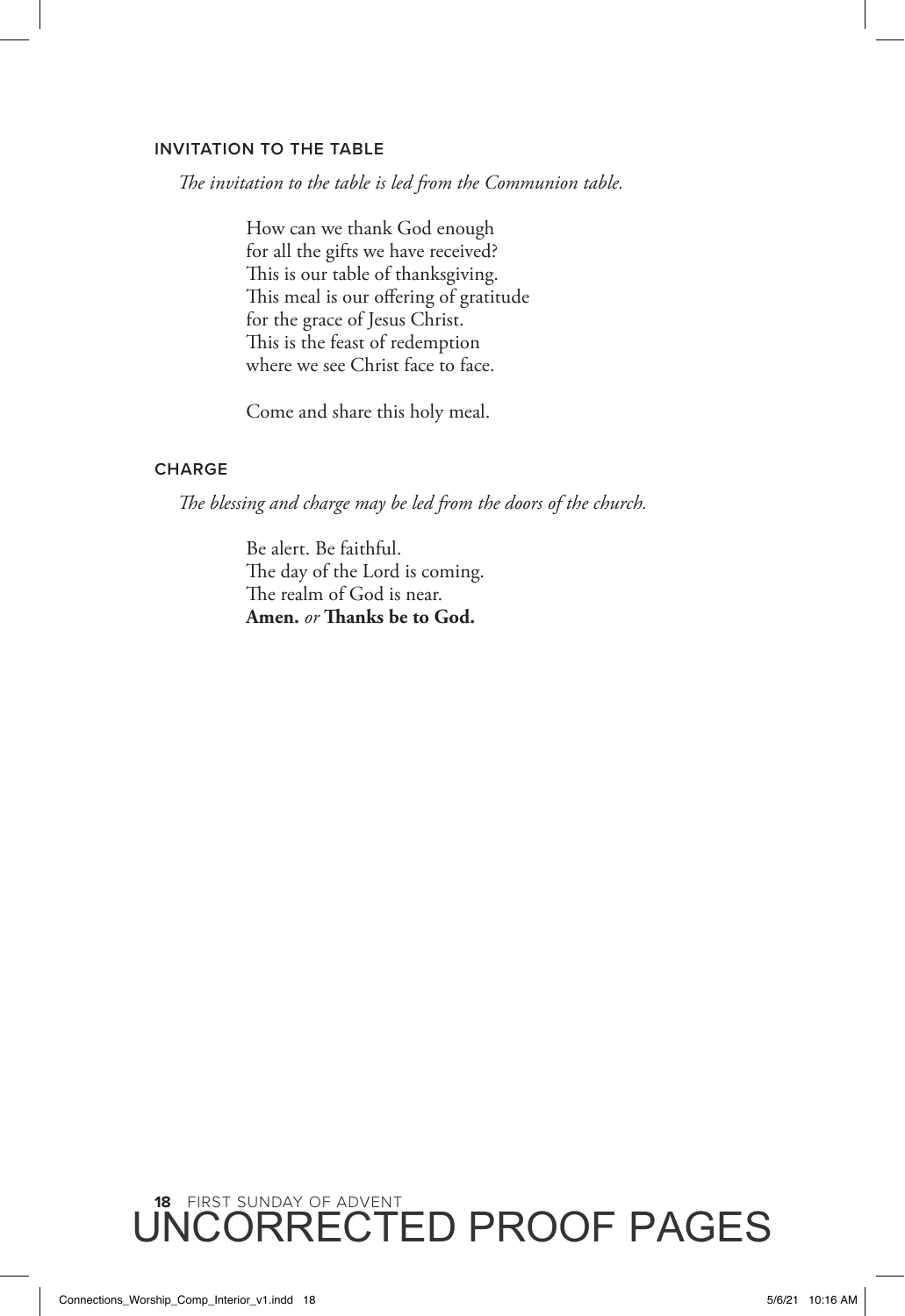# **Second Sunday of Advent**

Baruch 5:1–9 Philippians 1:3–11 or Malachi 3:1–4 Luke 3:1–6 Luke 1:68–79

### **OPENING SENTENCES**

A messenger from God is coming. **Prepare the way of the Lord!**

A new day of mercy is dawning. **Prepare the way of the Lord!**

A voice is crying in the wilderness. **Prepare the way of the Lord!**

### **PRAYER OF THE DAY**

God our Savior your word shakes the wilderness, washes away evil, and causes all flesh to rejoice. Make us ready to greet you at the coming of your holy realm; through Jesus Christ our Lord. **Amen.**

*And you, child, will be called the prophet of the Most High; for you will go before the Lord to prepare his ways, to give knowledge of salvation to his people by the forgiveness of their sins. By the tender mercy of our God, the dawn from on high will break upon us, to give light to those who sit in darkness and in the shadow of death, to guide our feet into the way of peace.*



*Luke 1:76–79*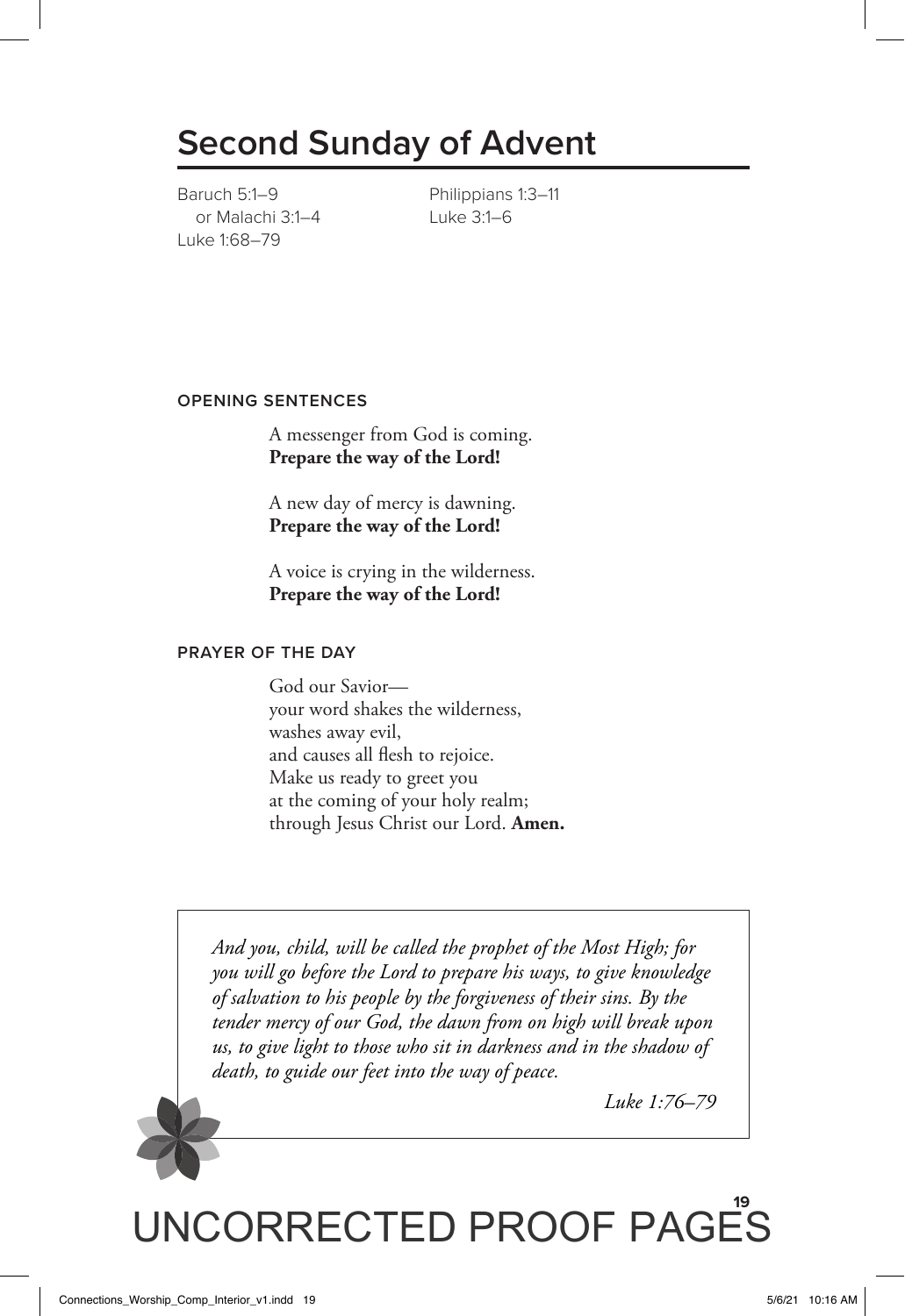### **INVITATION TO DISCIPLESHIP**

*The invitation to discipleship may be led from the baptismal font.*

If you are here today, sharing in the good news and joining us in prayer, we are confident that God has already begun a good work in you. We believe that God will bring that good work to completion by the day of Jesus Christ.

We invite you, therefore, to join us as we watch and work and pray for the coming of God's new creation.

### **PRAYERS OF INTERCESSION**

*The prayers of intercession may be led from the midst of the congregation.* 

This is our prayer that the love of God poured out for us in Jesus Christ might overflow in the world.

Let us pray for the church . . . Make us messengers of your covenant, sharing the good news of Jesus with a world in need of hope.

Let us pray for the world . . . Let there be life in desolate places so that every living creature may see your saving work.

Let us pray for this community . . . Teach us to love our enemies and serve you without fear as you guide us in the way of peace.

Let us pray for loved ones . . . Help us to hold in our hearts all who need your healing power and transforming touch in their lives.

## **20** Second Sunday of Advent CORRECTED PROOF PAGES